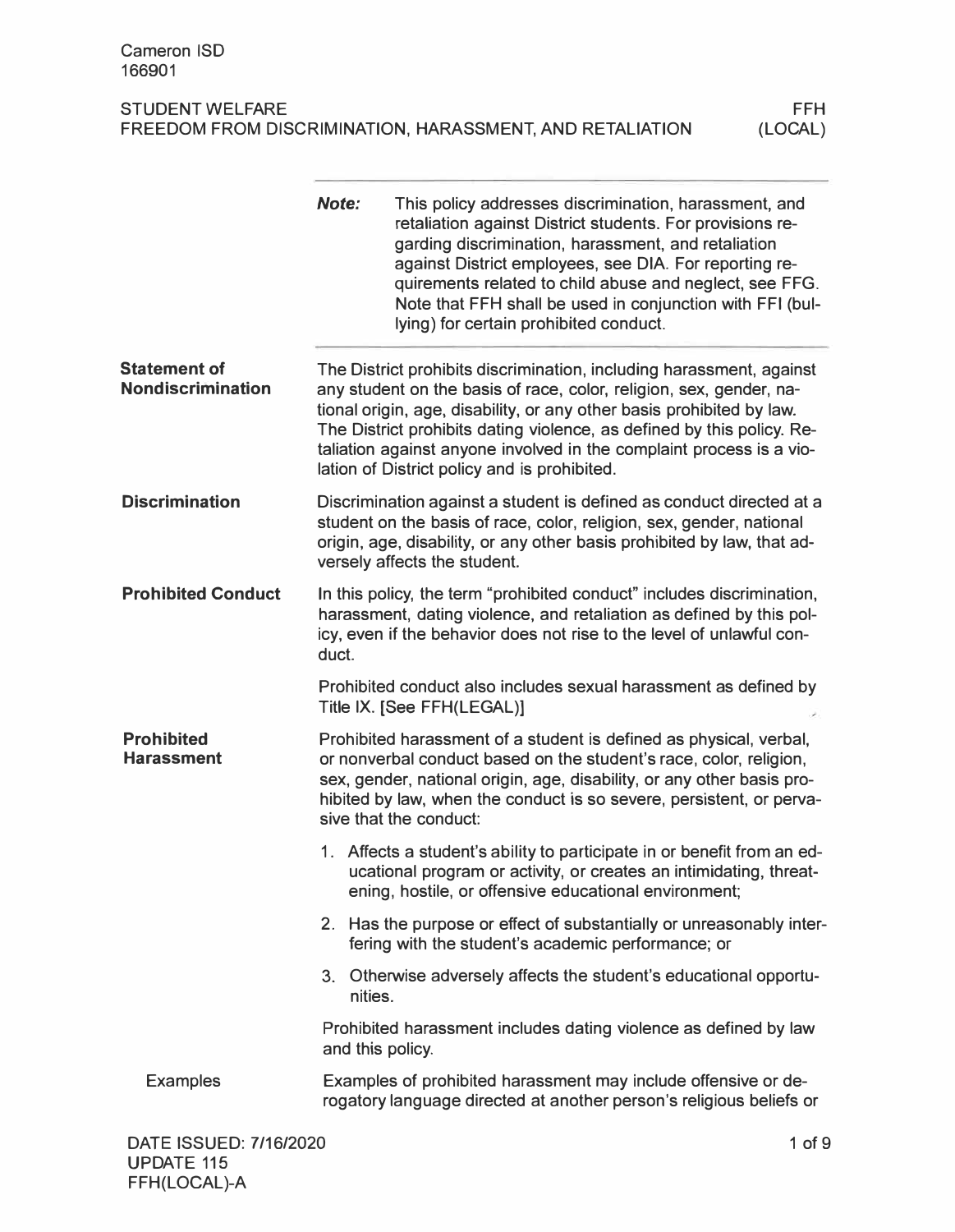|                                            | practices, accent, skin color, or need for accommodation; threaten-<br>ing, intimidating, or humiliating conduct; offensive jokes, name call-<br>ing, slurs, or rumors; cyberharassment; physical aggression or as-<br>sault; display of graffiti or printed material promoting racial, ethnic,<br>or other negative stereotypes; or other kinds of aggressive conduct<br>such as theft or damage to property. |
|--------------------------------------------|----------------------------------------------------------------------------------------------------------------------------------------------------------------------------------------------------------------------------------------------------------------------------------------------------------------------------------------------------------------------------------------------------------------|
| <b>Sex-Based</b><br><b>Harassment</b>      | As required by law, the District shall follow the procedures below at<br>Response to Sexual Harassment-Title IX upon a report of sex-<br>based harassment, including sexual harassment, gender-based<br>harassment, and dating violence, when such allegations, if proved,<br>would meet the definition of sexual harassment under Title IX. [See<br>FFH(LEGAL)]                                               |
| <b>Sexual Harassment</b><br>By an Employee | Sexual harassment of a student by a District employee includes<br>both welcome and unwelcome sexual advances; requests for sex-<br>ual favors; sexually motivated physical, verbal, or nonverbal con-<br>duct; or other conduct or communication of a sexual nature when:                                                                                                                                      |
|                                            | 1. A District employee causes the student to believe that the stu-<br>dent must submit to the conduct in order to participate in a<br>school program or activity, or that the employee will make an<br>educational decision based on whether or not the student sub-<br>mits to the conduct; or                                                                                                                |
|                                            | 2. The conduct is so severe, persistent, or pervasive that it:                                                                                                                                                                                                                                                                                                                                                 |
|                                            | a. Affects the student's ability to participate in or benefit<br>from an educational program or activity, or otherwise<br>adversely affects the student's educational opportuni-<br>ties; or                                                                                                                                                                                                                   |
|                                            | b. Creates an intimidating, threatening, hostile, or abusive<br>educational environment.                                                                                                                                                                                                                                                                                                                       |
|                                            | Romantic or other inappropriate social relationships between stu-<br>dents and District employees are prohibited. Any sexual relation-<br>ship between a student and a District employee is always prohib-<br>ited, even if consensual. [See DH]                                                                                                                                                               |
| <b>By Others</b>                           | Sexual harassment of a student, including harassment committed<br>by another student, includes unwelcome sexual advances; re-<br>quests for sexual favors; or sexually motivated physical, verbal, or<br>nonverbal conduct when the conduct is so severe, persistent, or<br>pervasive that it:                                                                                                                 |
|                                            | 1. Affects a student's ability to participate in or benefit from an ed-<br>ucational program or activity, or creates an intimidating, threat-<br>ening, hostile, or offensive educational environment;                                                                                                                                                                                                         |

FFH (LOCAL)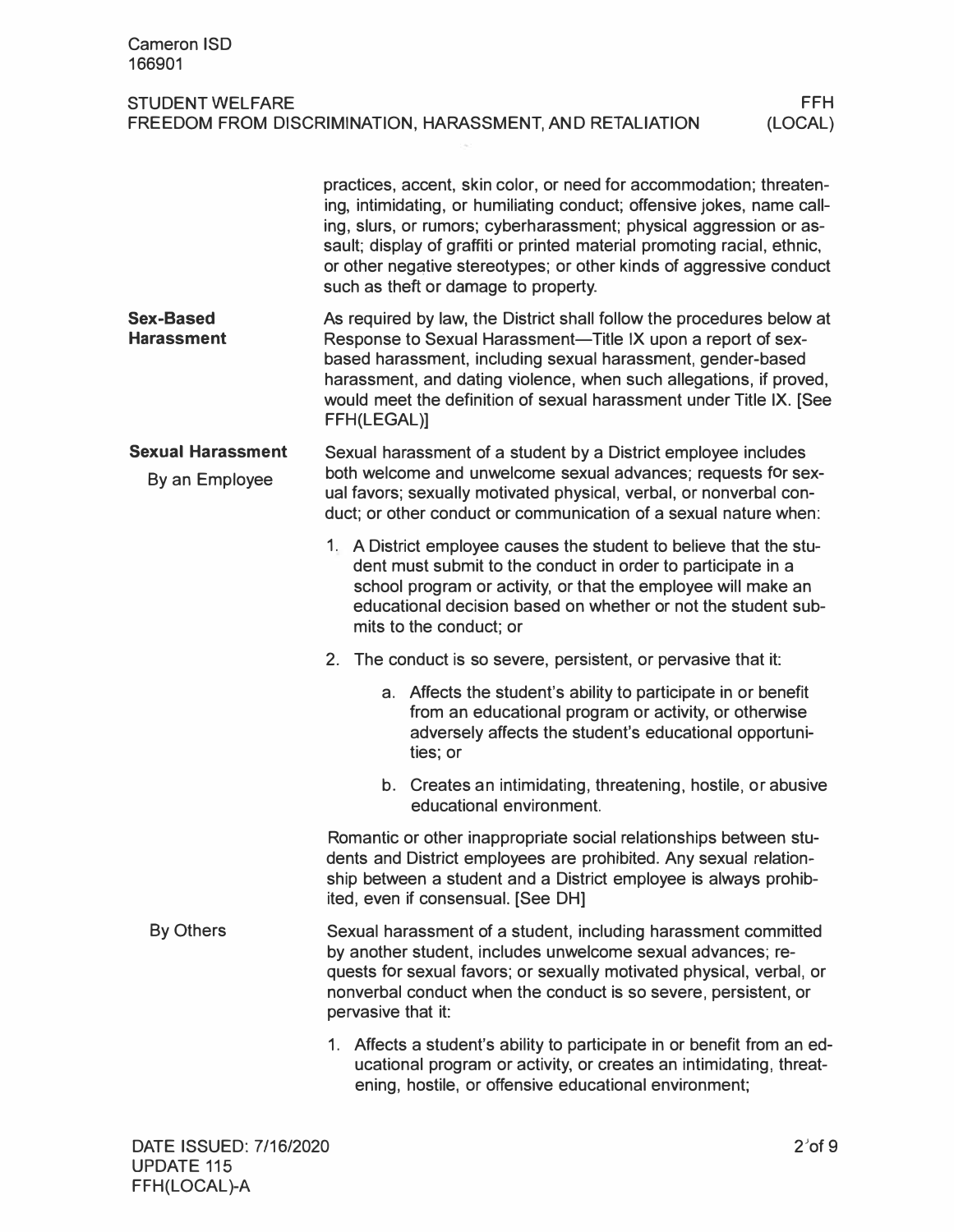|                                          | 2. Has the purpose or effect of substantially or unreasonably inter-<br>fering with the student's academic performance; or                                                                                                                                                                                                                                                                                                                                                                |
|------------------------------------------|-------------------------------------------------------------------------------------------------------------------------------------------------------------------------------------------------------------------------------------------------------------------------------------------------------------------------------------------------------------------------------------------------------------------------------------------------------------------------------------------|
|                                          | 3. Otherwise adversely affects the student's educational opportu-<br>nities.                                                                                                                                                                                                                                                                                                                                                                                                              |
| <b>Examples</b>                          | Examples of sexual harassment of a student may include sexual<br>advances; touching intimate body parts or coercing physical con-<br>tact that is sexual in nature; jokes or conversations of a sexual na-<br>ture; and other sexually motivated conduct, contact, or communica-<br>tions, including electronic communication.                                                                                                                                                            |
|                                          | Necessary or permissible physical contact such as assisting a child<br>by taking the child's hand, comforting a child with a hug, or other<br>physical contact not reasonably construed as sexual in nature is<br>not sexual harassment.                                                                                                                                                                                                                                                  |
| <b>Gender-Based</b><br><b>Harassment</b> | Gender-based harassment includes physical, verbal, or nonverbal<br>conduct based on the student's gender, the student's expression of<br>characteristics perceived as stereotypical for the student's gender,<br>or the student's failure to conform to stereotypical notions of mas-<br>culinity or femininity. For purposes of this policy, gender-based har-<br>assment is considered prohibited harassment if the conduct is so<br>severe, persistent, or pervasive that the conduct: |
|                                          | 1. Affects a student's ability to participate in or benefit from an ed-<br>ucational program or activity, or creates an intimidating, threat-<br>ening, hostile, or offensive educational environment;                                                                                                                                                                                                                                                                                    |
|                                          | 2. Has the purpose or effect of substantially or unreasonably inter-<br>fering with the student's academic performance; or                                                                                                                                                                                                                                                                                                                                                                |
|                                          | 3. Otherwise adversely affects the student's educational opportu-<br>nities.                                                                                                                                                                                                                                                                                                                                                                                                              |
| <b>Examples</b>                          | Examples of gender-based harassment directed against a student,<br>regardless of the student's or the harasser's actual or perceived<br>sexual orientation or gender identity, may include offensive jokes,<br>name-calling, slurs, or rumors; cyberharassment; physical aggres-<br>sion or assault; threatening or intimidating conduct; or other kinds<br>of aggressive conduct such as theft or damage to property.                                                                    |
| <b>Dating Violence</b>                   | Dating violence occurs when a person in a current or past dating<br>relationship uses physical, sexual, verbal, or emotional abuse to<br>harm, threaten, intimidate, or control the other person in the rela-<br>tionship. Dating violence also occurs when a person commits these<br>acts against a person in a marriage or dating relationship with the<br>individual who is or was once in a marriage or dating relationship<br>with the person committing the offense.                |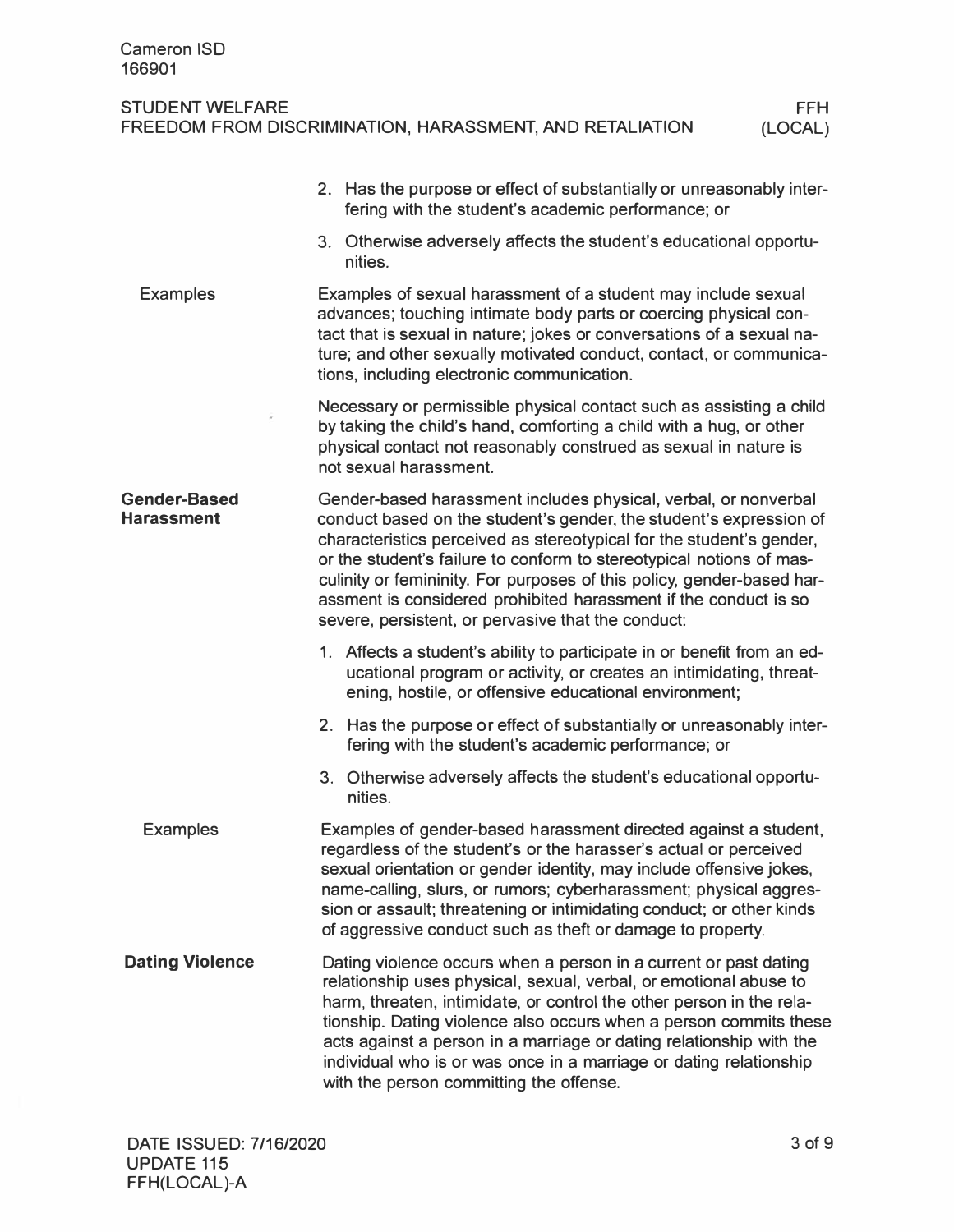|                                                                | For purposes of this policy, dating violence is considered prohibited<br>harassment if the conduct is so severe, persistent, or pervasive<br>that the conduct:                                                                                                                                                                                                                                                                                                                                                                                                                                        |
|----------------------------------------------------------------|-------------------------------------------------------------------------------------------------------------------------------------------------------------------------------------------------------------------------------------------------------------------------------------------------------------------------------------------------------------------------------------------------------------------------------------------------------------------------------------------------------------------------------------------------------------------------------------------------------|
|                                                                | 1. Affects a student's ability to participate in or benefit from an ed-<br>ucational program or activity, or creates an intimidating, threat-<br>ening, hostile, or offensive educational environment;                                                                                                                                                                                                                                                                                                                                                                                                |
|                                                                | 2. Has the purpose or effect of substantially or unreasonably inter-<br>fering with the student's academic performance; or                                                                                                                                                                                                                                                                                                                                                                                                                                                                            |
|                                                                | 3. Otherwise adversely affects the student's educational opportu-<br>nities.                                                                                                                                                                                                                                                                                                                                                                                                                                                                                                                          |
| <b>Examples</b>                                                | Examples of dating violence against a student may include physi-<br>cal or sexual assaults; name-calling; put-downs; or threats directed<br>at the student, the student's family members, or members of the<br>student's household. Additional examples may include destroying<br>property belonging to the student, threatening to commit suicide or<br>homicide if the student ends the relationship, attempting to isolate<br>the student from friends and family, stalking, threatening a stu-<br>dent's spouse or current dating partner, or encouraging others to<br>engage in these behaviors. |
| <b>Reporting</b><br><b>Procedures</b><br><b>Student Report</b> | Any student who believes that he or she has experienced prohib-<br>ited conduct or believes that another student has experienced pro-<br>hibited conduct should immediately report the alleged acts to a<br>teacher, school counselor, principal, other District employee, or the<br>appropriate District official listed in this policy.                                                                                                                                                                                                                                                             |
| <b>Employee Report</b>                                         | Any District employee who suspects or receives direct or indirect<br>notice that a student or group of students has or may have experi-<br>enced prohibited conduct shall immediately notify the appropriate<br>District official listed in this policy and take any other steps required<br>by this policy.                                                                                                                                                                                                                                                                                          |
| <b>Definition of District</b><br><b>Officials</b>              | For the purposes of this policy, District officials are the Title IX coor-<br>dinator, the ADA/Section 504 coordinator, and the Superintendent.                                                                                                                                                                                                                                                                                                                                                                                                                                                       |
| Title IX<br>Coordinator                                        | Reports of discrimination based on sex, including sexual harass-<br>ment, gender-based harassment, or dating violence, may be di-<br>rected to the designated Title IX coordinator for students. [See<br>FFH(EXHIBIT)]                                                                                                                                                                                                                                                                                                                                                                                |
| ADA /<br>Section 504<br>Coordinator                            | Reports of discrimination based on disability may be directed to the<br>designated ADA/Section 504 coordinator for students. [See<br>FFH(EXHIBIT)]                                                                                                                                                                                                                                                                                                                                                                                                                                                    |
| Superintendent                                                 | The Superintendent shall serve as coordinator for purposes of Dis-<br>trict compliance with all other nondiscrimination laws.                                                                                                                                                                                                                                                                                                                                                                                                                                                                         |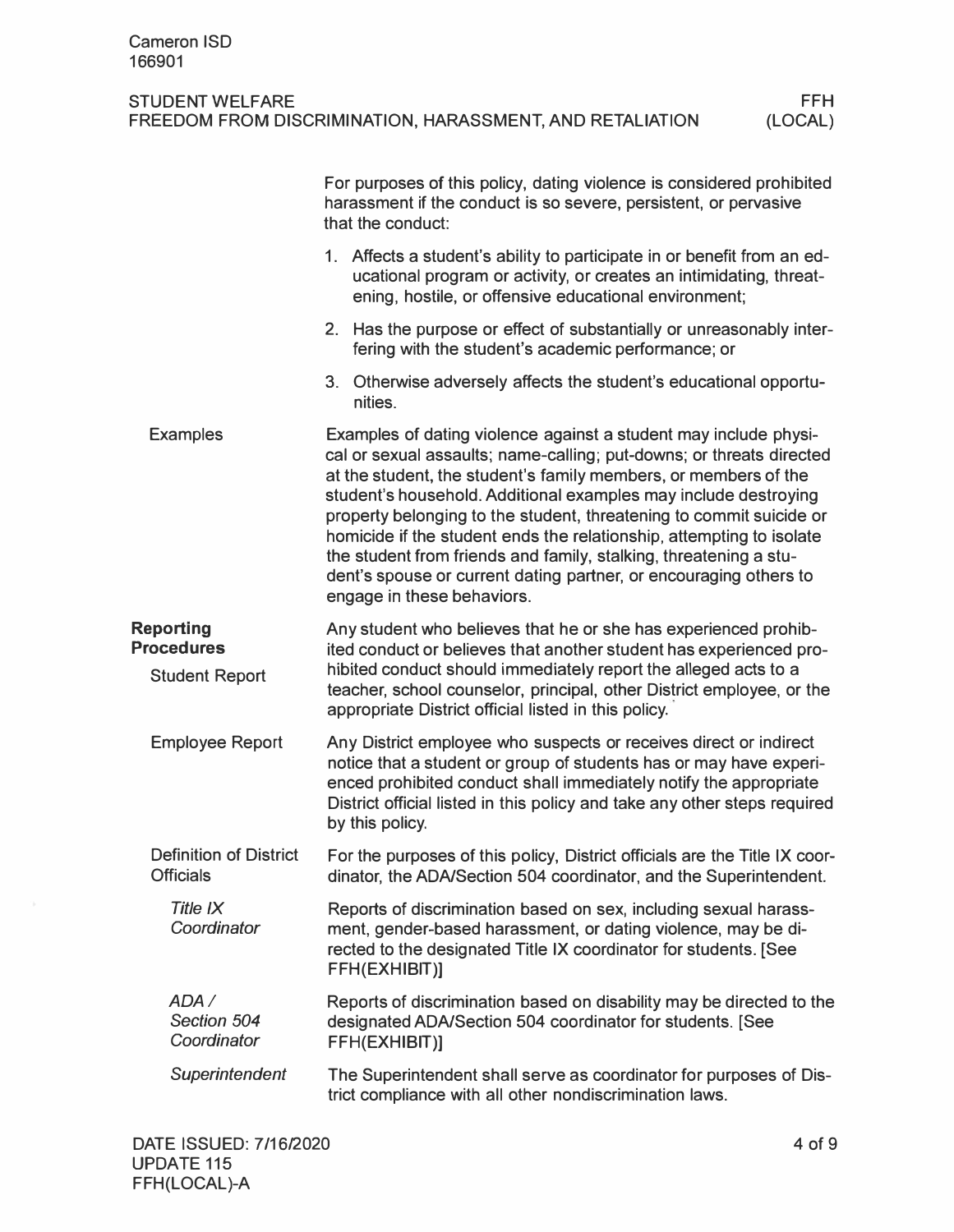| <b>Cameron ISD</b><br>166901                                            |                                                                                                                                                                                                                                                                                                                                                                                                                                                    |                       |
|-------------------------------------------------------------------------|----------------------------------------------------------------------------------------------------------------------------------------------------------------------------------------------------------------------------------------------------------------------------------------------------------------------------------------------------------------------------------------------------------------------------------------------------|-----------------------|
| <b>STUDENT WELFARE</b>                                                  | FREEDOM FROM DISCRIMINATION, HARASSMENT, AND RETALIATION                                                                                                                                                                                                                                                                                                                                                                                           | <b>FFH</b><br>(LOCAL) |
| <b>Alternative</b><br><b>Reporting</b><br><b>Procedures</b>             | An individual shall not be required to report prohibited conduct to<br>the person alleged to have committed the conduct. Reports con-<br>cerning prohibited conduct, including reports against the Title IX<br>coordinator or ADA/Section 504 coordinator, may be directed to the<br>Superintendent.                                                                                                                                               |                       |
|                                                                         | A report against the Superintendent may be made directly to the<br>Board. If a report is made directly to the Board, the Board shall ap-<br>point an appropriate person to conduct an investigation.                                                                                                                                                                                                                                               |                       |
| <b>Timely Reporting</b>                                                 | To ensure the District's prompt investigation, reports of prohibited<br>conduct shall be made as soon as possible after the alleged act or<br>knowledge of the alleged act.                                                                                                                                                                                                                                                                        |                       |
| <b>Notice to Parents</b>                                                | The District official or designee shall promptly notify the parents of<br>any student alleged to have experienced prohibited conduct by a<br>District employee or another adult.                                                                                                                                                                                                                                                                   |                       |
|                                                                         | [For parental notification requirements regarding an allegation of<br>educator misconduct with a student, see FFF.]                                                                                                                                                                                                                                                                                                                                |                       |
| <b>Investigation of</b><br><b>Reports Other Than</b><br><b>Title IX</b> | The following procedures apply to all allegations of prohibited con-<br>duct other than allegations of harassment prohibited by Title IX.<br>[See FFH(LEGAL)] For allegations of sex-based harassment that,<br>if proved, would meet the definition of sexual harassment under Ti-<br>tle IX, including sexual harassment, gender-based harassment,<br>and dating violence, see the procedures below at Response to<br>Sexual Harassment-Title IX. |                       |
|                                                                         | The District may request, but shall not require, a written report. If a<br>report is made orally, the District official shall reduce the report to<br>written form.                                                                                                                                                                                                                                                                                |                       |
| <b>Initial Assessment</b>                                               | Upon receipt or notice of a report, the District official shall deter-<br>mine whether the allegations, if proved, would constitute prohibited<br>conduct as defined by this policy. If so, the District shall immedi-<br>ately undertake an investigation, except as provided below at Crim-<br>inal Investigation.                                                                                                                               |                       |
|                                                                         | If the District official determines that the allegations, if proved,<br>would not constitute prohibited conduct as defined by this policy,<br>the District official shall refer the complaint for consideration under<br>FFI.                                                                                                                                                                                                                      |                       |
| <b>Interim Action</b>                                                   | If appropriate and regardless of whether a criminal or regulatory in-<br>vestigation regarding the alleged conduct is pending, the District<br>shall promptly take interim action calculated to address prohibited<br>conduct or bullying prior to the completion of the District's investi-<br>gation.                                                                                                                                            |                       |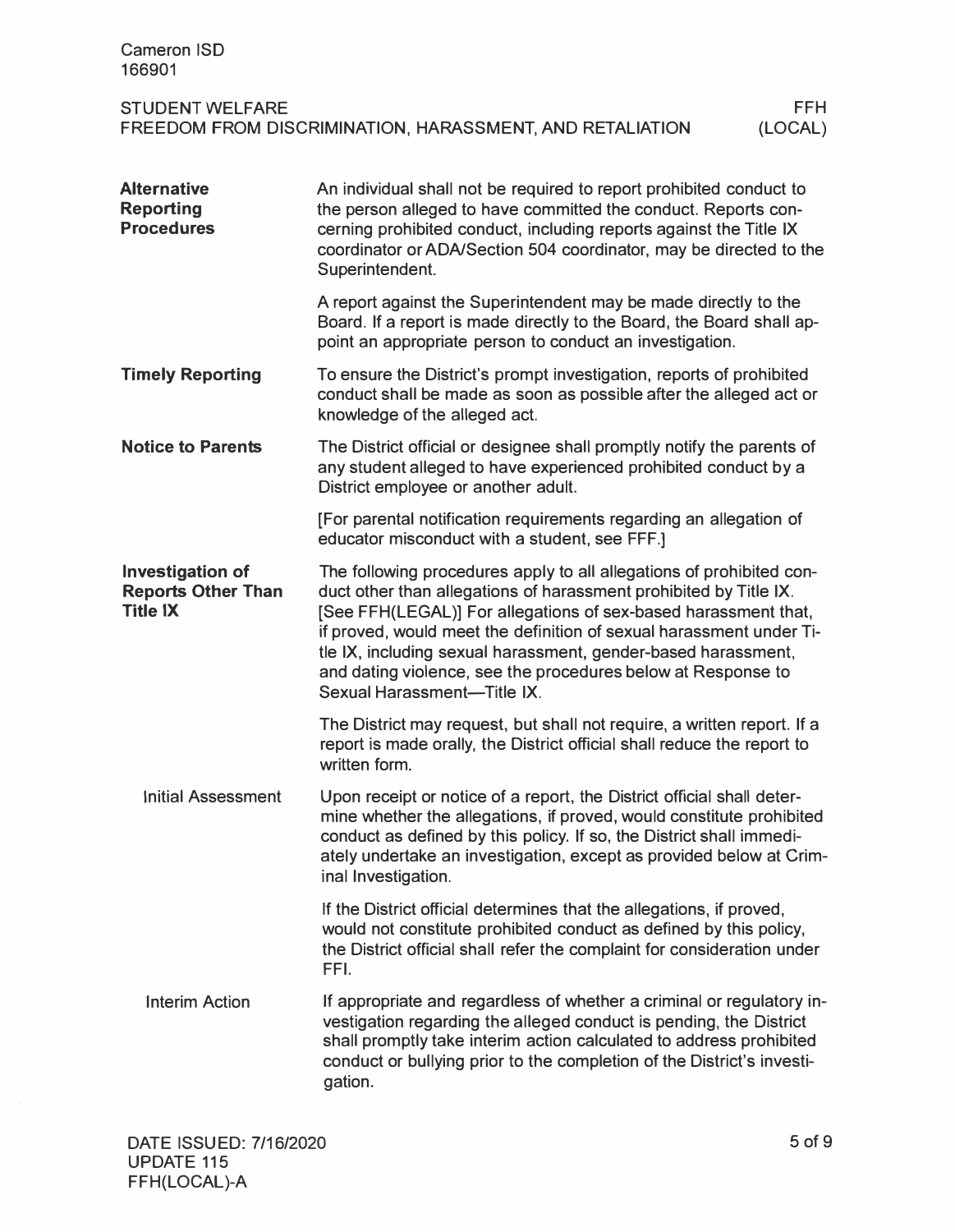| <b>Cameron ISD</b><br>166901                    |                                                                                                                                                                                                                                                                                                                                                                                                                                                                                                                                                                                                      |                       |
|-------------------------------------------------|------------------------------------------------------------------------------------------------------------------------------------------------------------------------------------------------------------------------------------------------------------------------------------------------------------------------------------------------------------------------------------------------------------------------------------------------------------------------------------------------------------------------------------------------------------------------------------------------------|-----------------------|
| <b>STUDENT WELFARE</b>                          | FREEDOM FROM DISCRIMINATION, HARASSMENT, AND RETALIATION                                                                                                                                                                                                                                                                                                                                                                                                                                                                                                                                             | <b>FFH</b><br>(LOCAL) |
| <b>District Investigation</b>                   | The investigation may be conducted by the District official or a de-<br>signee, such as the principal, or by a third party designated by the<br>District, such as an attorney. When appropriate, the principal shall<br>be involved in or informed of the investigation.                                                                                                                                                                                                                                                                                                                             |                       |
|                                                 | The investigation may consist of personal interviews with the per-<br>son making the report, the person against whom the report is filed,<br>and others with knowledge of the circumstances surrounding the<br>allegations. The investigation may also include analysis of other in-<br>formation or documents related to the allegations.                                                                                                                                                                                                                                                           |                       |
| Criminal<br>Investigation                       | If a law enforcement or regulatory agency notifies the District that a<br>criminal or regulatory investigation has been initiated, the District<br>shall confer with the agency to determine if the District investiga-<br>tion would impede the criminal or regulatory investigation. The Dis-<br>trict shall proceed with its investigation only to the extent that it<br>does not impede the ongoing criminal or regulatory investigation.<br>After the law enforcement or regulatory agency has finished gath-<br>ering its evidence, the District shall promptly resume its investiga-<br>tion. |                       |
| Concluding the<br>Investigation                 | Absent extenuating circumstances, such as a request by a law en-<br>forcement or regulatory agency for the District to delay its investi-<br>gation, the investigation should be completed within ten District<br>business days from the date of the report; however, the investiga-<br>tor shall take additional time if necessary to complete a thorough<br>investigation.                                                                                                                                                                                                                         |                       |
|                                                 | The investigator shall prepare a written report of the investigation.<br>The report shall include a determination of whether prohibited con-<br>duct or bullying occurred. The report shall be filed with the District<br>official overseeing the investigation.                                                                                                                                                                                                                                                                                                                                     |                       |
| Notification of<br>Outcome                      | Notification of the outcome of the investigation shall be provided to<br>both parties in compliance with FERPA.                                                                                                                                                                                                                                                                                                                                                                                                                                                                                      |                       |
| <b>District Action</b><br>Prohibited<br>Conduct | If the results of an investigation indicate that prohibited conduct oc-<br>curred, the District shall promptly respond by taking appropriate<br>disciplinary action in accordance with the Student Code of Conduct<br>and may take corrective action reasonably calculated to address<br>the conduct.                                                                                                                                                                                                                                                                                                |                       |
| Corrective<br>Action                            | Examples of corrective action may include a training program for<br>those involved in the report, a comprehensive education program<br>for the school community, counseling to the victim and the student<br>who engaged in prohibited conduct, follow-up inquiries to deter-<br>mine if any new incidents or any instances of retaliation have oc-<br>curred, involving parents and students in efforts to identify prob-<br>lems and improve the school climate, increasing staff monitoring of                                                                                                    |                       |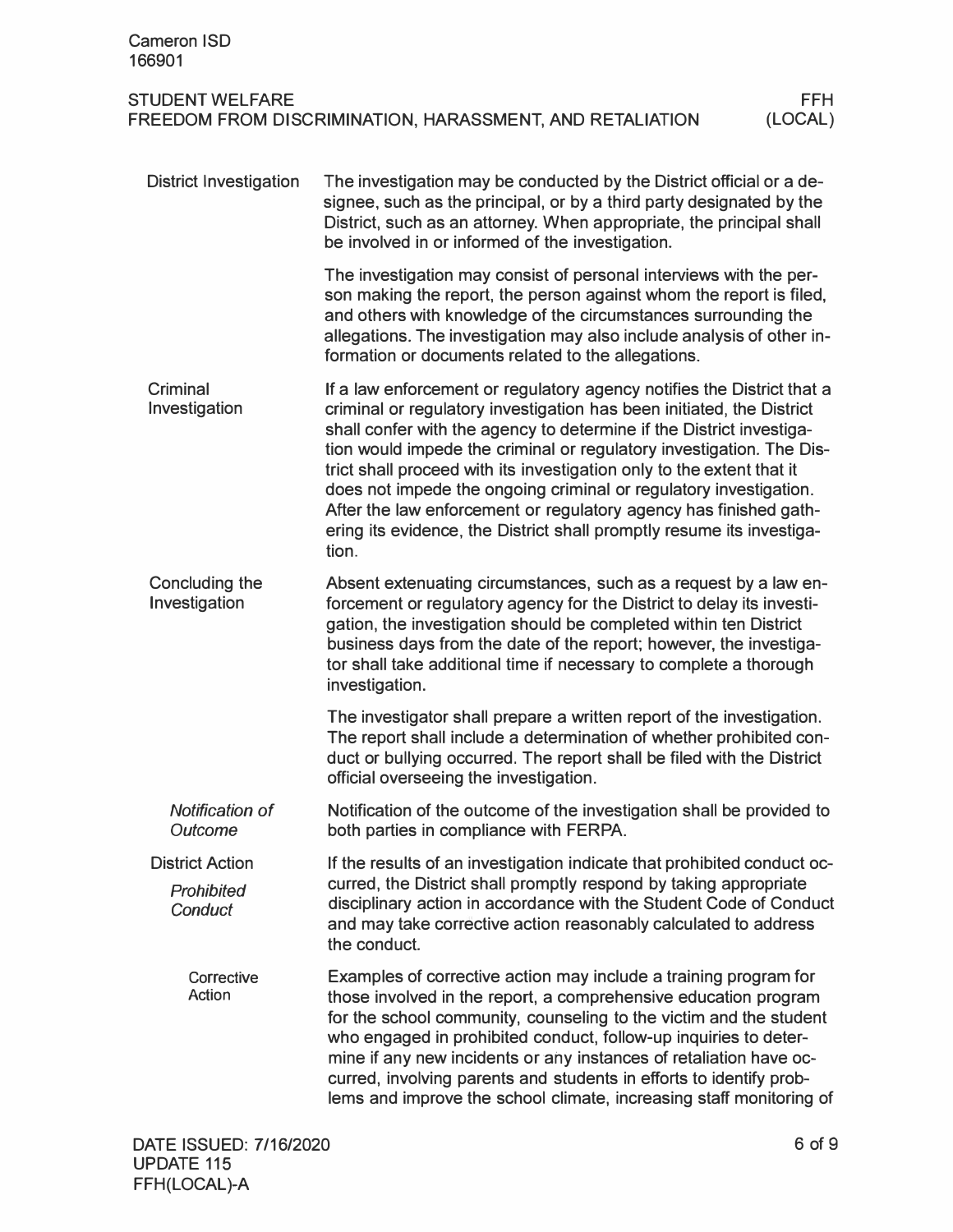|                                                         | areas where prohibited conduct has occurred, and reaffirming the<br>District's policy against discrimination and harassment.                                                                                                                                                                                                                          |
|---------------------------------------------------------|-------------------------------------------------------------------------------------------------------------------------------------------------------------------------------------------------------------------------------------------------------------------------------------------------------------------------------------------------------|
| <b>Bullying</b>                                         | If the results of an investigation indicate that bullying occurred, as<br>defined by FFI, the District official shall refer to FFI for appropriate<br>notice to parents and District action. The District official shall refer<br>to FDB for transfer provisions.                                                                                     |
| Improper<br>Conduct                                     | If the investigation reveals improper conduct that did not rise to the<br>level of prohibited conduct or bullying, the District may take discipli-<br>nary action in accordance with the Student Code of Conduct or<br>other corrective action reasonably calculated to address the con-<br>duct.                                                     |
| Confidentiality                                         | To the greatest extent possible, the District shall respect the pri-<br>vacy of the complainant, persons against whom a report is filed,<br>and witnesses. Limited disclosures may be necessary in order to<br>conduct a thorough investigation and comply with applicable law.                                                                       |
| Appeal                                                  | A student or parent who is dissatisfied with the outcome of the in-<br>vestigation may appeal through FNG(LOCAL), beginning at the ap-<br>propriate level. A student or parent shall be informed of his or her<br>right to file a complaint with the United States Department of Edu-<br>cation Office for Civil Rights.                              |
| <b>Response to Sexual</b><br><b>Harassment–Title IX</b> | For purposes of the District's response to reports of harassment<br>prohibited by Title IX, definitions can be found in FFH(LEGAL).                                                                                                                                                                                                                   |
| <b>General Response</b>                                 | When the District receives notice or an allegation of conduct that, if<br>proved, would meet the definition of sexual harassment under Title<br>IX, the Title IX coordinator shall promptly contact the complainant<br>to:                                                                                                                            |
|                                                         | Discuss the availability of supportive measures and inform the<br>$\bullet$<br>complainant that they are available, with or without the filing<br>of a formal complaint;                                                                                                                                                                              |
|                                                         | Consider the complainant's wishes with respect to supportive<br>$\bullet$<br>measures; and                                                                                                                                                                                                                                                            |
|                                                         | Explain to the complainant the option and process for filing a<br>formal complaint.                                                                                                                                                                                                                                                                   |
|                                                         | The District's response to sexual harassment shall treat<br>complainants and respondents equitably by offering supportive<br>measures to both parties, as appropriate, and by following the Title<br>IX formal complaint process before imposing disciplinary sanctions<br>or other actions that are not supportive measures against a<br>respondent. |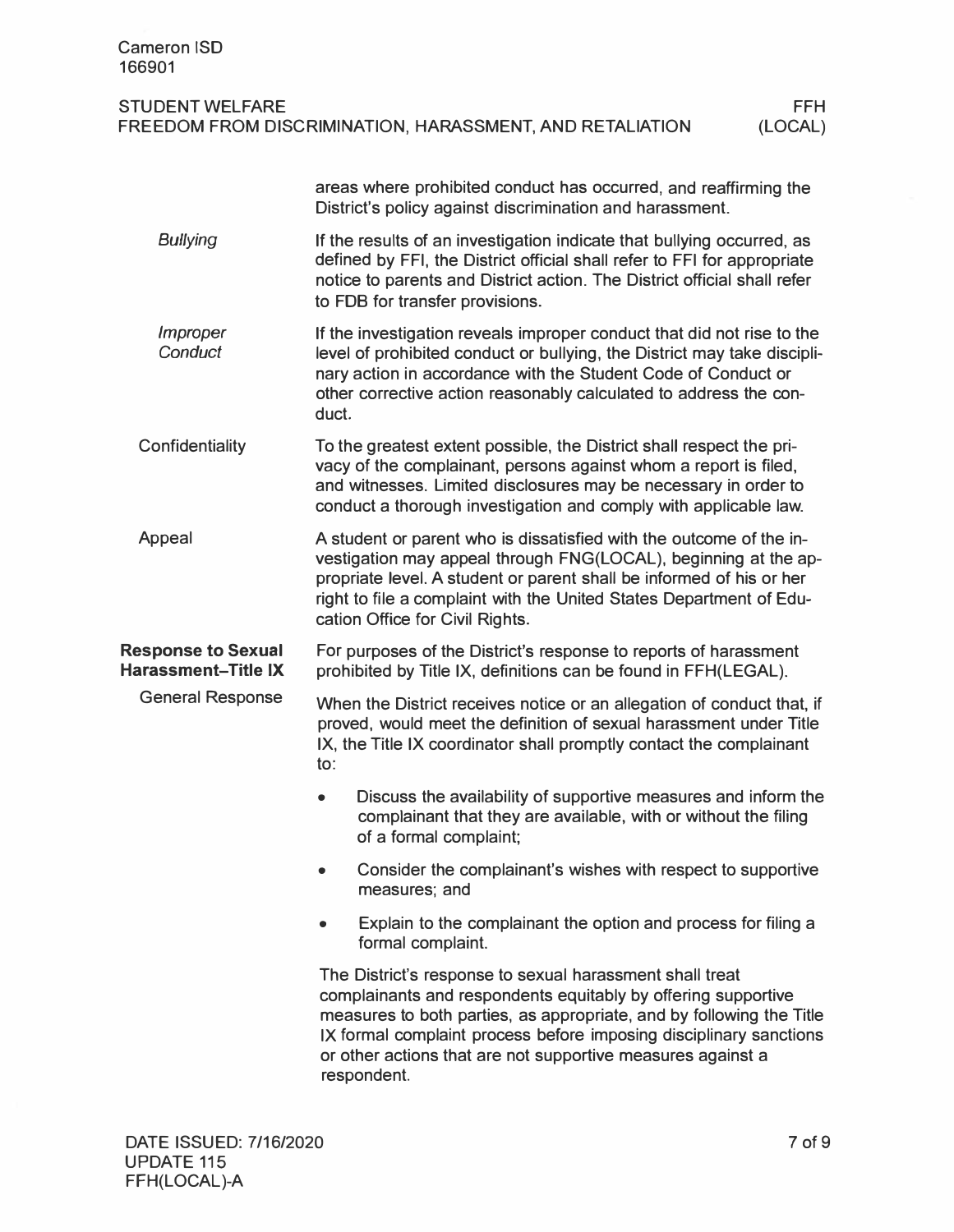Title IX Formal Complaint Process Board policies and the Student Code of Conduct. To distinguish the process described below from the District's general grievance policies [see DGBA, FNG, and GF], this policy refers to the grievance process required by Title IX regulations for responding to formal complaints of sexual harassment as the District's "Title IX formal complaint process." The Superintendent shall ensure the development of a Title IX formal complaint process that complies with legal requirements. [See FFH(LEGAL)] The formal complaint process shall be posted on the District's website. In compliance with Title IX regulations, the District's Title IX formal complaint process shall address the following basic requirements: 1. Equitable treatment of complainants and respondents; 2. An objective evaluation of all relevant evidence; 3. A requirement that the Title IX coordinator, investigator, decision-maker, or any person designated to facilitate an informal resolution process not have a conflict of interest or bias; 4. A presumption that the respondent is not responsible for the alleged sexual harassment until a determination is made at the conclusion of the Title IX formal complaint process; 5. Time frames that provide for a reasonably prompt conclusion of the Title IX formal complaint process, including time frames for appeals and any informal resolution process, and that allow for

- temporary delays or the limited extension of time frames with good cause and written notice as required by law; 6. A description of the possible disciplinary sanctions and reme-
- dies that may be implemented following a determination of responsibility for the alleged sexual harassment;
- 7. A statement of the standard of evidence to be used to determine responsibility for all Title IX formal complaints of sexual harassment;
- 8. Procedures and permissible bases for the complainant and respondent to appeal a determination of responsibility or a dismissal of a Title IX formal complaint or any allegations therein;
- 9. A description of the supportive measures available to the complainant and respondent;

FFH